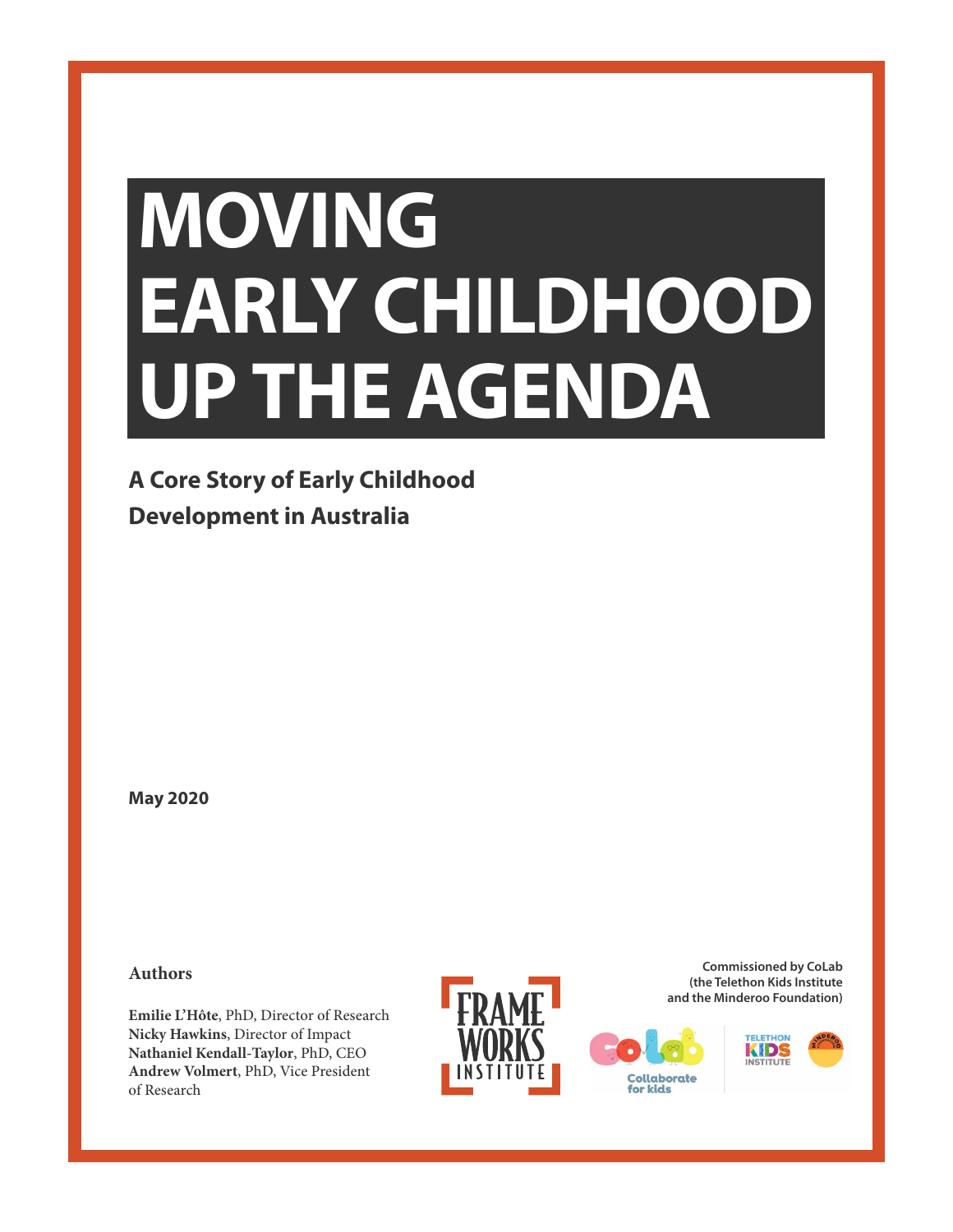# **Contents**

| <b>Introduction</b>                                                                                                          | 02 |
|------------------------------------------------------------------------------------------------------------------------------|----|
| <b>How to Frame Early</b><br><b>Childhood Development:</b><br><b>A New Core Story with</b><br><b>Issue-Specific Chapters</b> | 04 |
| <b>The Core Story of Early</b><br><b>Childhood Development</b><br>in Australia: Health<br>and Fairness                       | 06 |
| <b>Putting It All Together</b>                                                                                               | 17 |
| <b>Adding Your Chapter</b><br>to the Core Story                                                                              | 18 |
| <b>Endnotes</b>                                                                                                              | 19 |
| <b>About FrameWorks</b>                                                                                                      | 20 |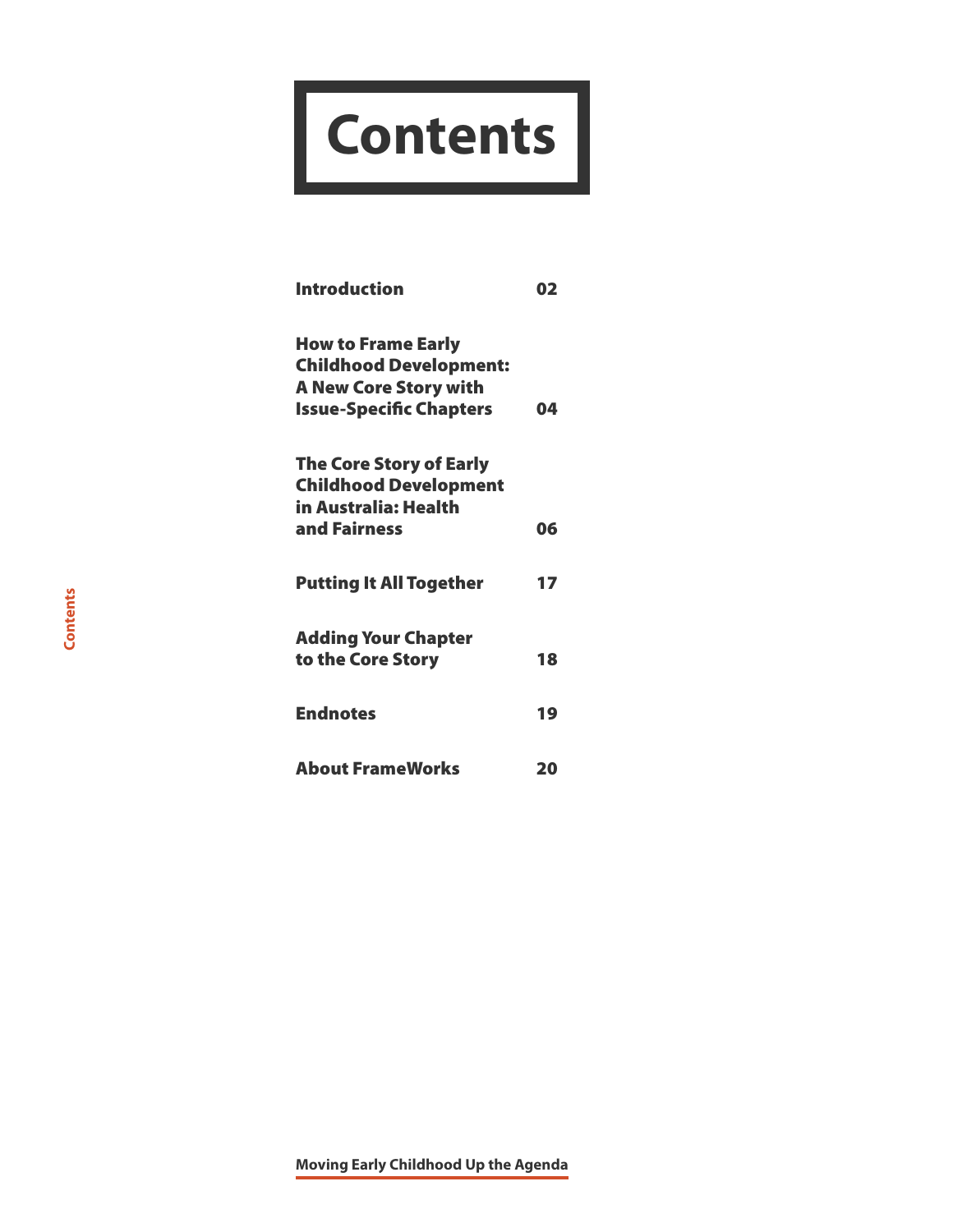# <span id="page-2-0"></span>**Introduction**

# **By Nathaniel Kendall-Taylor, PhD, CEO**

Over the past 10 years, the early childhood sector in Australia has made major advances in explaining the science of development. Australians have come to associate early childhood with the brain and recognise the early years as a critical time of learning. By using effective frames to explain the science of development, the sector has succeeded in building understanding of how development works.

Despite these advances, Australians still don't see the full importance of early childhood or how the country can do a better job of supporting it. People continue to believe that child development is a 'natural' process that should not be distorted by science, medicine and modernity. And Australians still see a limited role for society and government in providing children with the supportive experiences that we know promote positive development. Australians may nod their heads at the idea that "it takes a village", but when pressed, most don't see what needs to be done to more fully support children. Most fall back on the idea that Australia is already doing so much for its children and families that there isn't much more that can – or should – be done.

As a result of these ways of thinking, early childhood advocates remain short of their goals. The bottom line is that supporting children is not seen as a priority social issue. And there is not widespread support for the policies and investments necessary to assure that all children in Australia have the opportunity to meet their potential and thrive.

So, what can we do?

It's time for a new framing strategy capable of moving the issue up the agenda. It is time to create will for policy change and greater public investment. And because of the sector's good work in explaining how development works, the moment is ripe for this frame shift.

The sector must continue their work of explaining the science, but they must take the next step to make early childhood matter to people and drum up demand for change. The strategy discussed here is a way for the field to take this next step.

We wrote this Strategic Brief for everyone communicating about early development in Australia. The strategies we lay out here can be used to build deep and sustained support for policies that will improve the wellbeing of all of Australia's children.

In this brief, we outline a new Core Story of Early Childhood Development built around the concepts of "Health and Fairness." It is based on an in-depth exploration of a series of frames highlighting different aspects of these concepts.

**02 Moving Early Childhood Up the Agenda**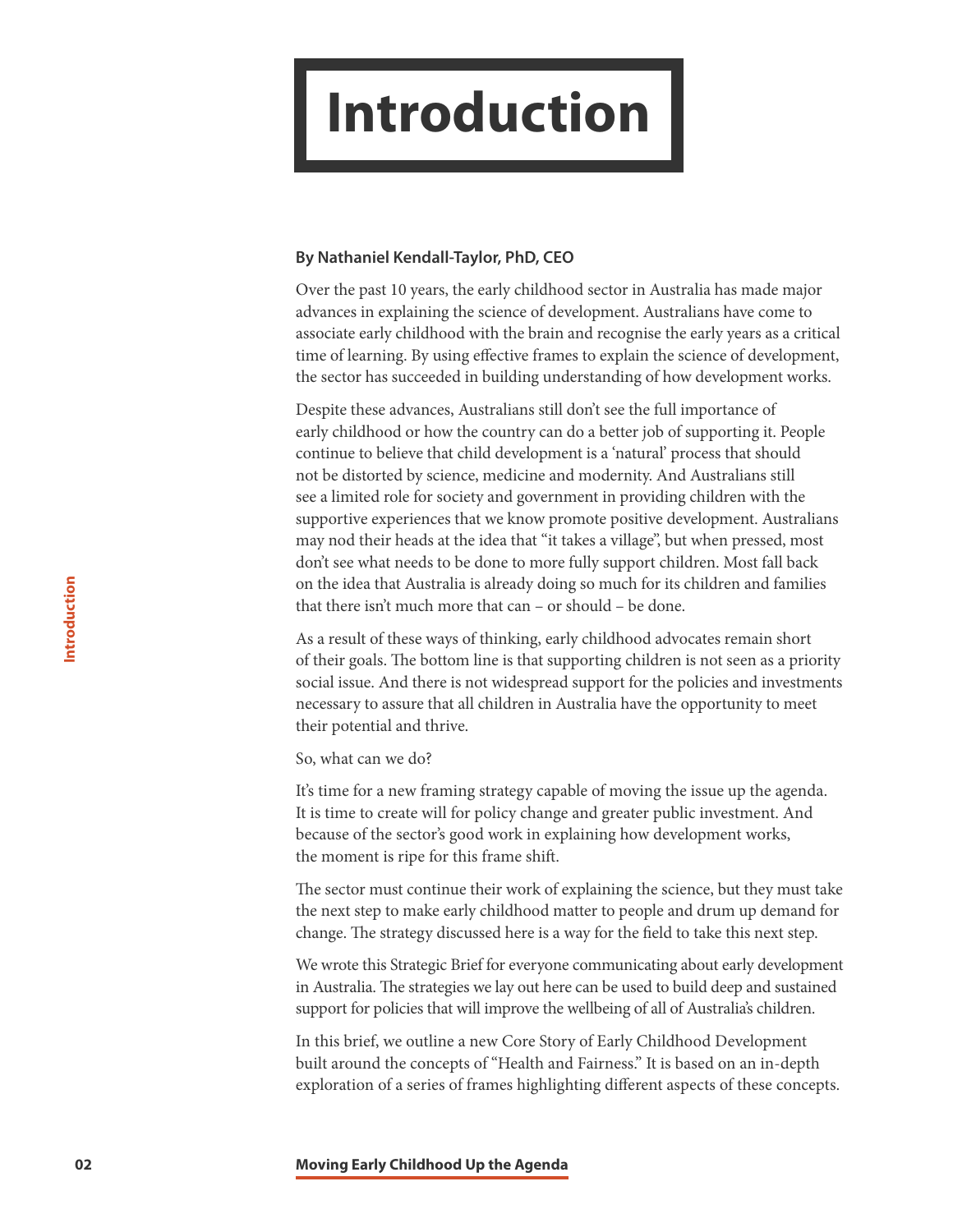The central argument is that supporting early development builds health and creates fairness for Australia's children now and in the future. The greater the number of people who use this new communications approach, the better our chances will be to move early childhood up the agenda.

We recognise that people in the field also need ways of communicating about specific issues – from child mental health to play. To meet this need, we have developed strategies that can be added to the Core Story to create issue-specific messages. At the end of the brief, we link to guides that summarise tailored strategies for communicating about play, child mental health, prenatal development, and parenting. These guides can help communicators tell these additional parts of the story effectively.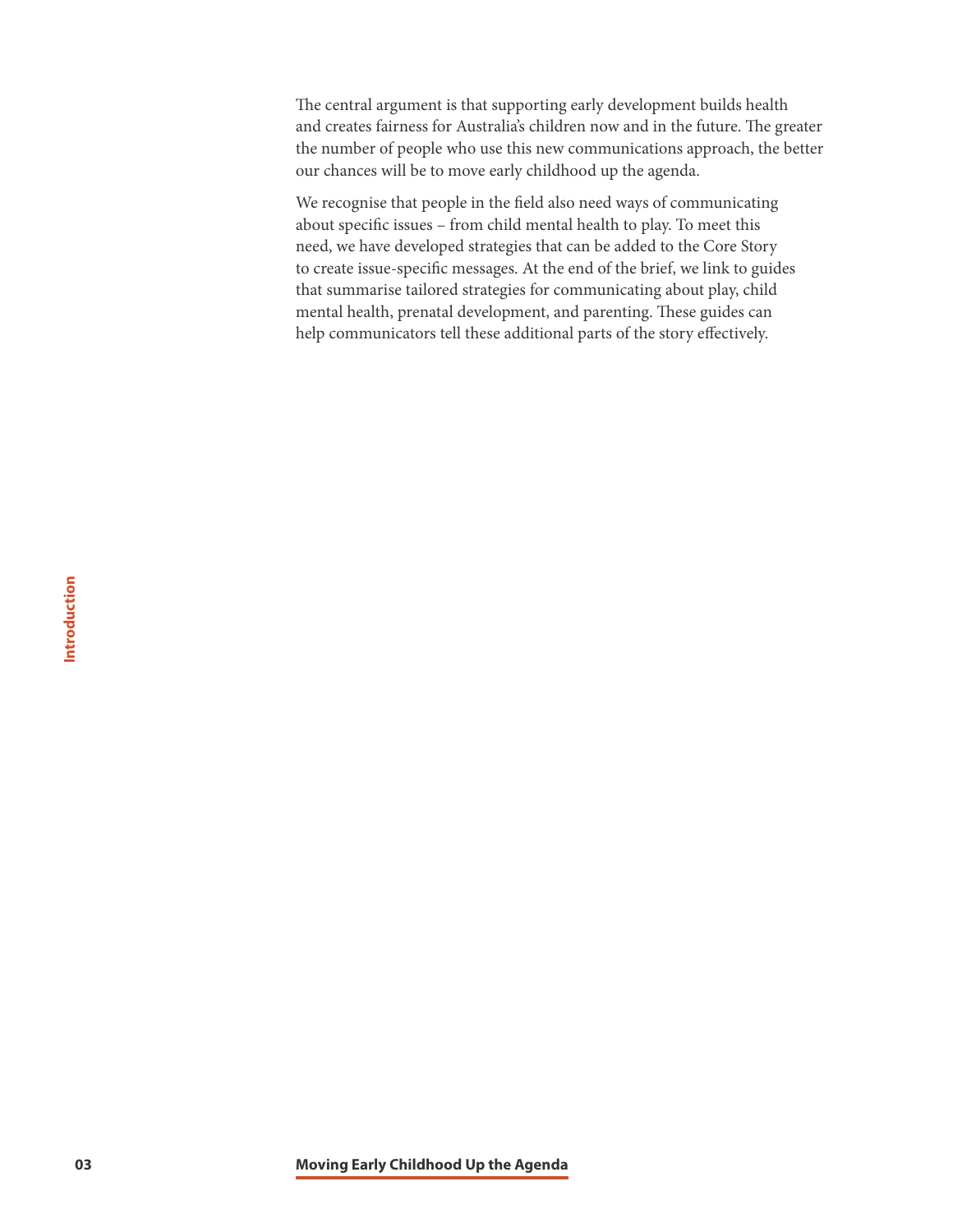# **How to Frame Early Childhood Development: A New Core Story with Issue-Specific Chapters**

# FROM *SCIENCE EXPLANATION* TO *HEALTH AND FAIRNESS*

<span id="page-4-0"></span>**144 Chapter**<br> **Chapters**<br> **Chapters**<br> **Chapters**<br> **Chapters**<br> **Chapters**<br> **Chapters**<br> **Chapters**<br> **Chapters**<br> **Chapters**<br> **Chapters**<br> **Chapters**<br> **Chapters**<br> **Chapters**<br> **Chapters**<br> **Chapters**<br> **Chapters**<br> **Chapters**<br> Over the past decade, the sector has coalesced around a *Science Explanation*  narrative. It has been highly effective in building public understanding of how development works. The sector's work in scientific explanation has created the conditions in which it is possible to move the issue up the social and policy agenda.

But to take the next step and move early childhood up the agenda, a new narrative is needed. The sector must now must tell a broader story and make a new case that centres on making early childhood a policy priority. This new, broader strategy centres on the ideas of *Health and Fairness* .

Making this shift in framing doesn't mean we should stop explaining the science of development. But it does mean that this explanation needs to sit inside a broader story that people across the children's sector share and tell. In the new strategy, explaining the science of development becomes a part of the story rather than the whole.

The *Health and Fairness* strategy makes a straightforward case for why early childhood must be a policy priority:

We need to make sure that all children have a fair chance for a healthy life, no matter where they live. To do this, we need to support every child's development and every community according to what they need to thrive.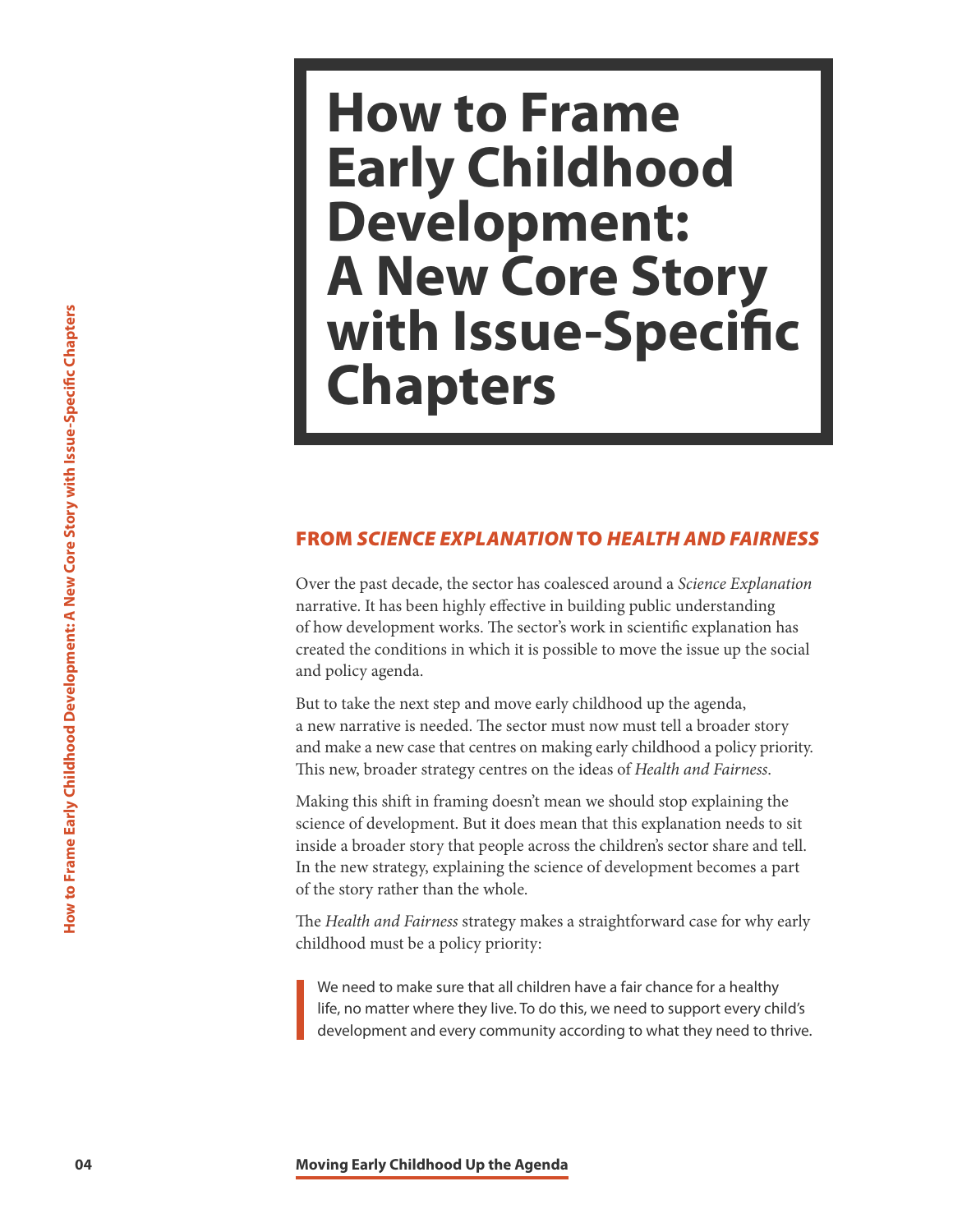Framing early childhood as a health issue boosts the perception of its importance, for children's present and future. Appealing to fairness taps into a shared Australian value that enables people to hold in mind simultaneously the universal importance of childhood and the reality that children in some places lack the opportunity to be healthy, and that those places need specific support.

In the next section, we offer a set of specific recommendations for communicators that highlight the key dimensions of the *Health and Fairness* narrative. These recommendations, taken together, offer a roadmap for effectively telling this new Core Story.

The *Health and Fairness* approach is the central case that all early childhood advocates should be making, regardless of the specific issues they focus on. Building public support for prioritising early childhood as a policy issue requires the whole sector to pivot to this new story. Repetition is critical. Shifting public thinking requires that people hear this same story repeatedly over time and from many sources.

# ADDING CHAPTERS TO THE STORY

When advocates want to communicate about a specific issue, they can add it to the story. The additional briefs we've created for **[child mental health](http://frameworksinstitute.org/assets/files/Australia/colab_cmhbrief_2020.pdf)**, **[play](http://frameworksinstitute.org/assets/files/Australia/colab_playbrief_2020.pdf)**, and **[prenatal development](http://frameworksinstitute.org/assets/files/Australia/colab_prenatalbrief_2020.pdf)** provide recommendations on how advocates can get more specific about their particular issues. But communicators should always start with the new Core Story *before* turning to these more specific messaging strategies.

# **Figure 1: How to communicate about specific issues within early childhood development**



To shift the public conversation on early childhood, the whole sector needs to turn up the volume on the new Core Story and make sure that it gets stuck on repeat.

At the end of the brief, we link to guides that outline tailored framing strategies that can help advocates effectively communicate about:

- Prenatal development
- Play
- Child mental health
- Parenting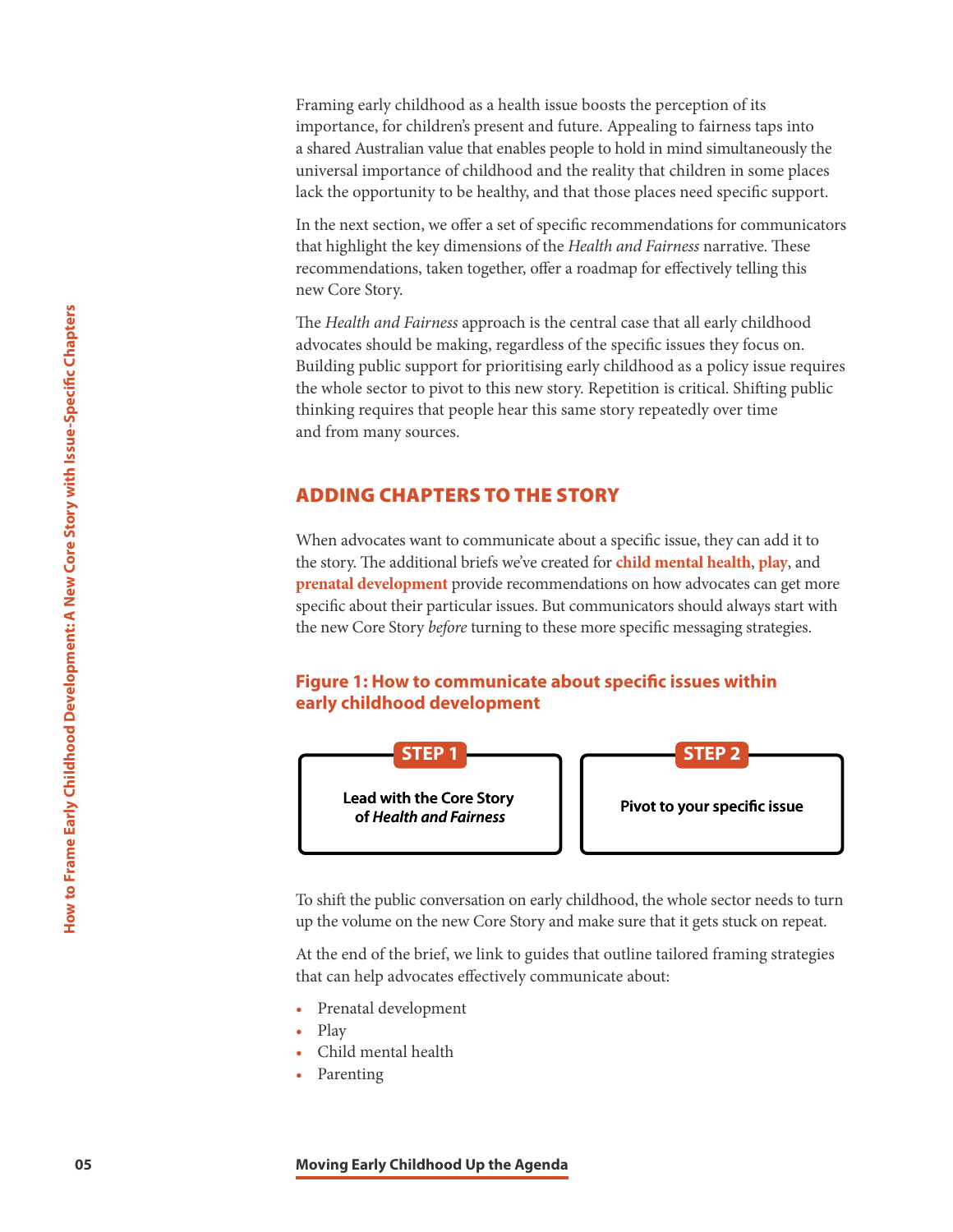# <span id="page-6-0"></span>**The Core Story of Early Childhood Development in Australia: Health and Fairness**

**Examples of the following recommendations**<br>
Early Child Bis secondary chapters on child<br>
Development will provide a more company<br>
apply the recommendations for specific<br> **RECOMMENDATION #1. MAK<br>
AND LEARNING ABOUT IMPR**<br> Each of the following recommendations includes one or two illustrative examples of how it can be used. The toolkit<sup>1</sup> that complements this Strategic Brief and its secondary chapters on **[child mental health](http://frameworksinstitute.org/assets/files/Australia/colab_cmhbrief_2020.pdf)**, **[play](http://frameworksinstitute.org/assets/files/Australia/colab_playbrief_2020.pdf)**, and **[prenatal](http://frameworksinstitute.org/assets/files/Australia/colab_prenatalbrief_2020.pdf)  [development](http://frameworksinstitute.org/assets/files/Australia/colab_prenatalbrief_2020.pdf)** will provide a more comprehensive look at how to use and apply the recommendations for specific audiences and contexts.

# RECOMMENDATION #1. MAKE EARLY DEVELOPMENT AND LEARNING ABOUT IMPROVING CHILDREN'S HEALTH AND WELLBEING.

# **What to do**

By connecting early childhood development and learning to children's health, we expand people's thinking about the issue. Making early childhood development a health issue moves it up people's list of priorities and inspires more and deeper support for solutions.

# **How to do it**

# **BEFORE**

"Early childhood is a crucial time for learning. What happens early on in a child's life shapes the developing brain and influences how well children do throughout their lives."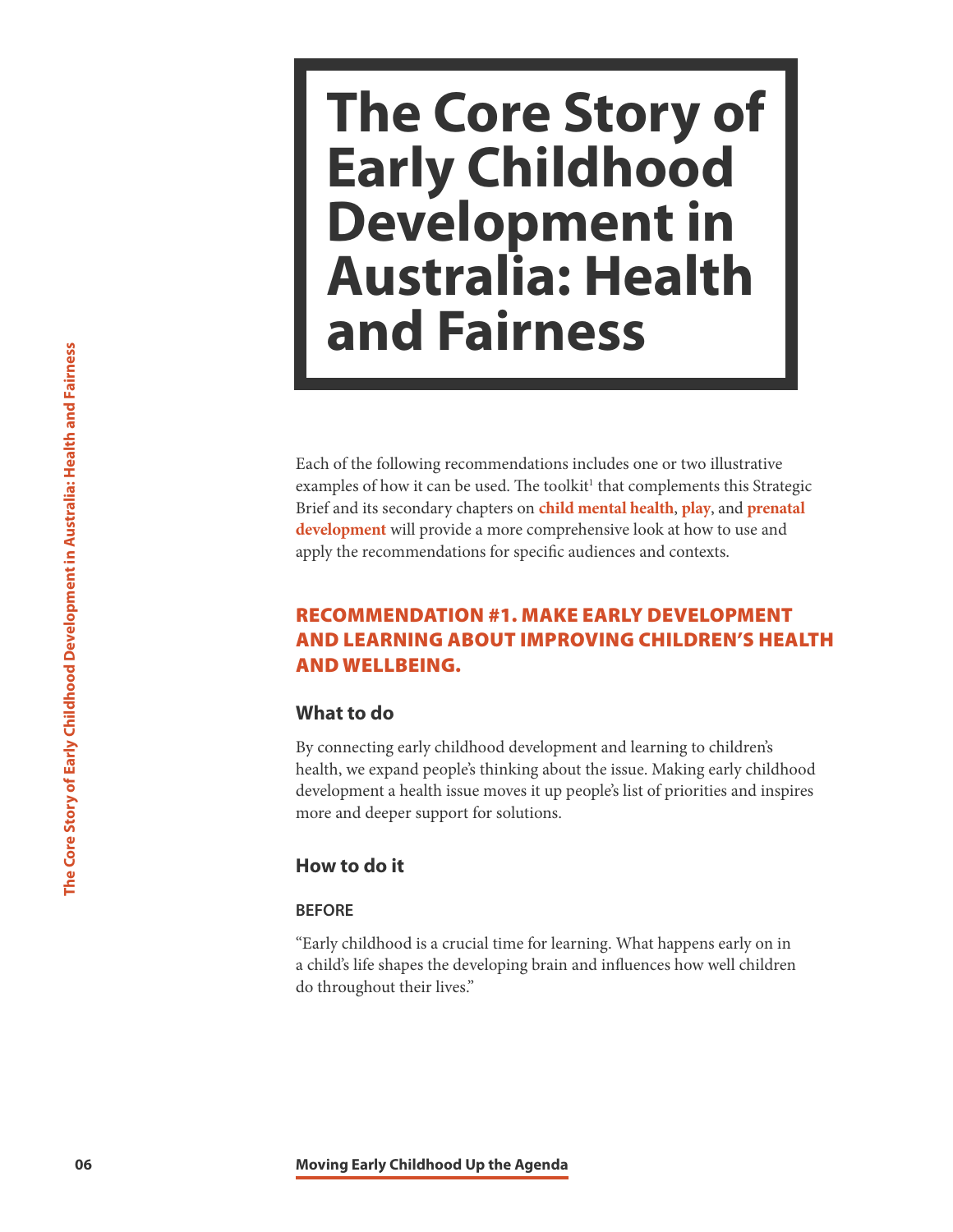**"To support children's health and wellbeing, we need to start in the first months and years of life. Supporting babies and toddlers as they develop and learn paves the way for good health and wellbeing throughout life."**

## **FOCUS ON**

- The **potential to improve children's** *health*. Talk about how supporting development early creates positive effects on health and wellbeing. The focus on building positive health (rather than just preventing ill health) is important.
- The **potential to improve childre**<br>
development early creates positive health<br>
The focus on building positive health<br> **17** The focus on building and skills build<br>
Emotional cortex health and Fairning and success, but t **Explain** that learning and skills building are actually health issues. Emotional control, social skills and language abilities are critical to academic learning and success, but they are also cornerstones of lifelong health. These are the skills that we use to build relationships, manage adversity and lead a healthy life. Supporting the development of these skills makes chronic diseases like diabetes or depression less likely later in life.
	- When setting the health frame, talk about *both* **physical** *and* **mental health**, to reinforce the sense that health is holistic.

#### **AVOID**

- Focusing exclusively on preventing poor health. This leads people to think about health in purely medical terms and restricts the power of the health frame to elevate early childhood development.
- Using language that is too scientific or medical. Avoid triggering thinking about how science and the medical profession are ruining childhood and thus should be kept out of the conversation, or questions about how legitimate "experts" really are.

# **Why it works**

People recognise that early childhood is an important period in a child's life. But they don't see childhood as a social issue or think that more can be done beyond educating parents to take their responsibilities more seriously.

From a scientific perspective, the relationship between health and learning is mutually beneficial: health supports learning and development as much as learning and development support health. But from a framing perspective,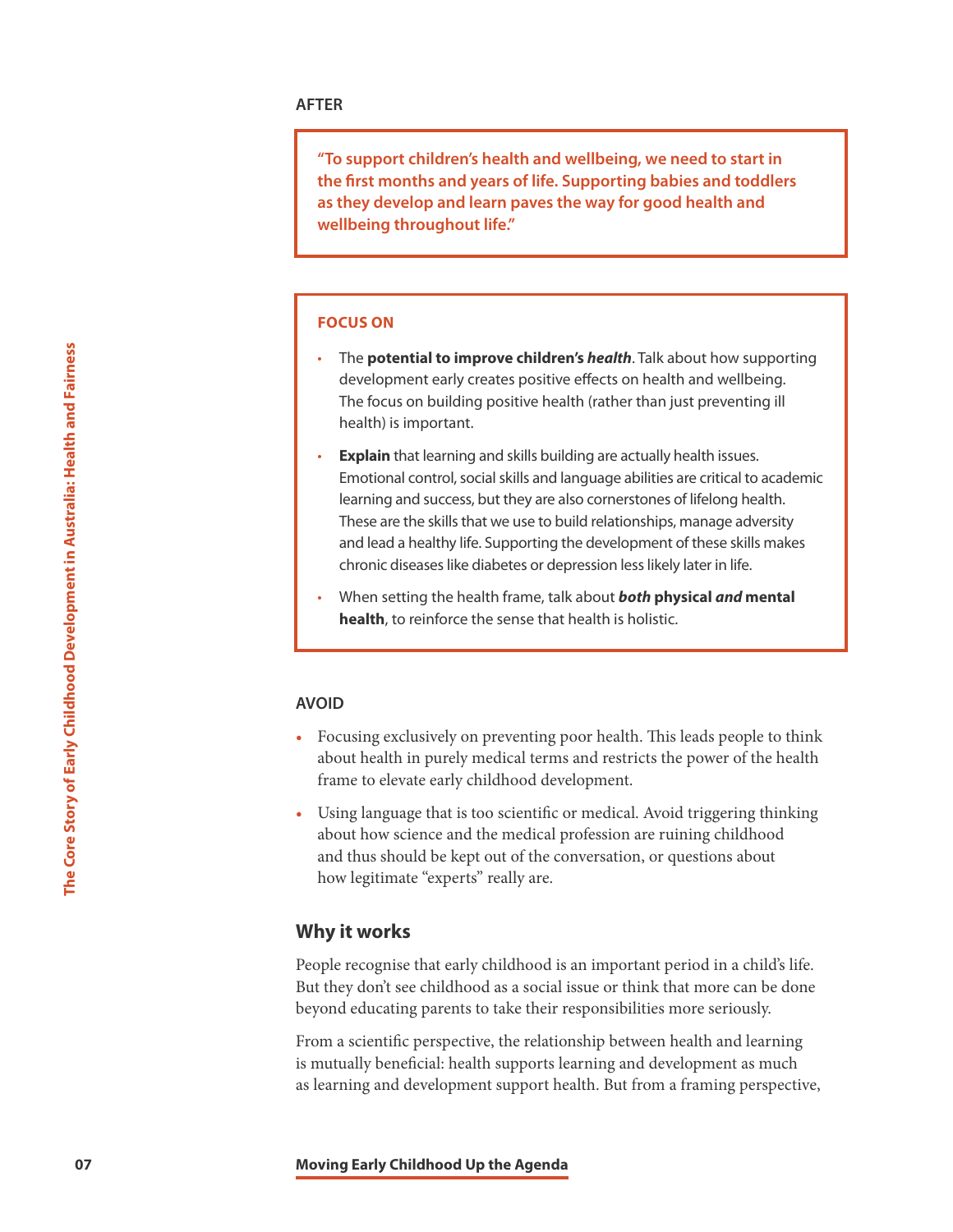we have found that leading with one side of this relationship and showing how learning and development support good health and wellbeing is the most effective strategy. When we talk about early development and learning as ways to support and improve children's health, we help people see early development in a new light and at a new level. Thanks to the sector's work, it has become easier for people to connect the dots between early development, learning and the brain. We can expand this thinking by making it clear that early childhood development is an issue not only of learning but also of health and wellbeing.

**Core of Early Childhood development has noted that an and support.** It helps Australians see the that all children thrive in Australia.<br> **CECOMMENDATION #2. TALK**<br> **AND WELLBEING IN THE PRES**<br> **CECOMMENDATION #2. TALK**<br> People recognise health as an important issue that needs to be at the top of the country's political and social agenda. Connecting development and learning to health increases people's sense of the importance of early childhood and allows them to see it as a social issue. Because health is perceived as a broader goal than learning, it expands the number and types of solutions that people value and support. It helps Australians see that more can and must be done to ensure that all children thrive in Australia.

# RECOMMENDATION #2. TALK ABOUT EFFECTS ON HEALTH AND WELLBEING IN THE PRESENT AND THE FUTURE.

# **What to do**

Stress that supporting early childhood development leads to good health and wellbeing *now and in the future*. This connects the immediacy and concreteness of short-term effects with the gravity of the long term. This is a winning combination that boosts support for policy change and the sense that the Australian government can and should act on the issue.

# **How to do it**

#### **BEFORE**

"Early childhood development has major long-term social impacts. Experiences in the early years have knock-on effects for years to come and can determine lifelong learning, health, relationships and wellbeing. What happens early in life is important because it influences what happens later."

### **AFTER**

**"Our children's health and wellbeing matters – both now and into the future. When we support children's early development and learning, we help build their brains and bodies, creating health and wellbeing now and setting them up for positive health in the future."**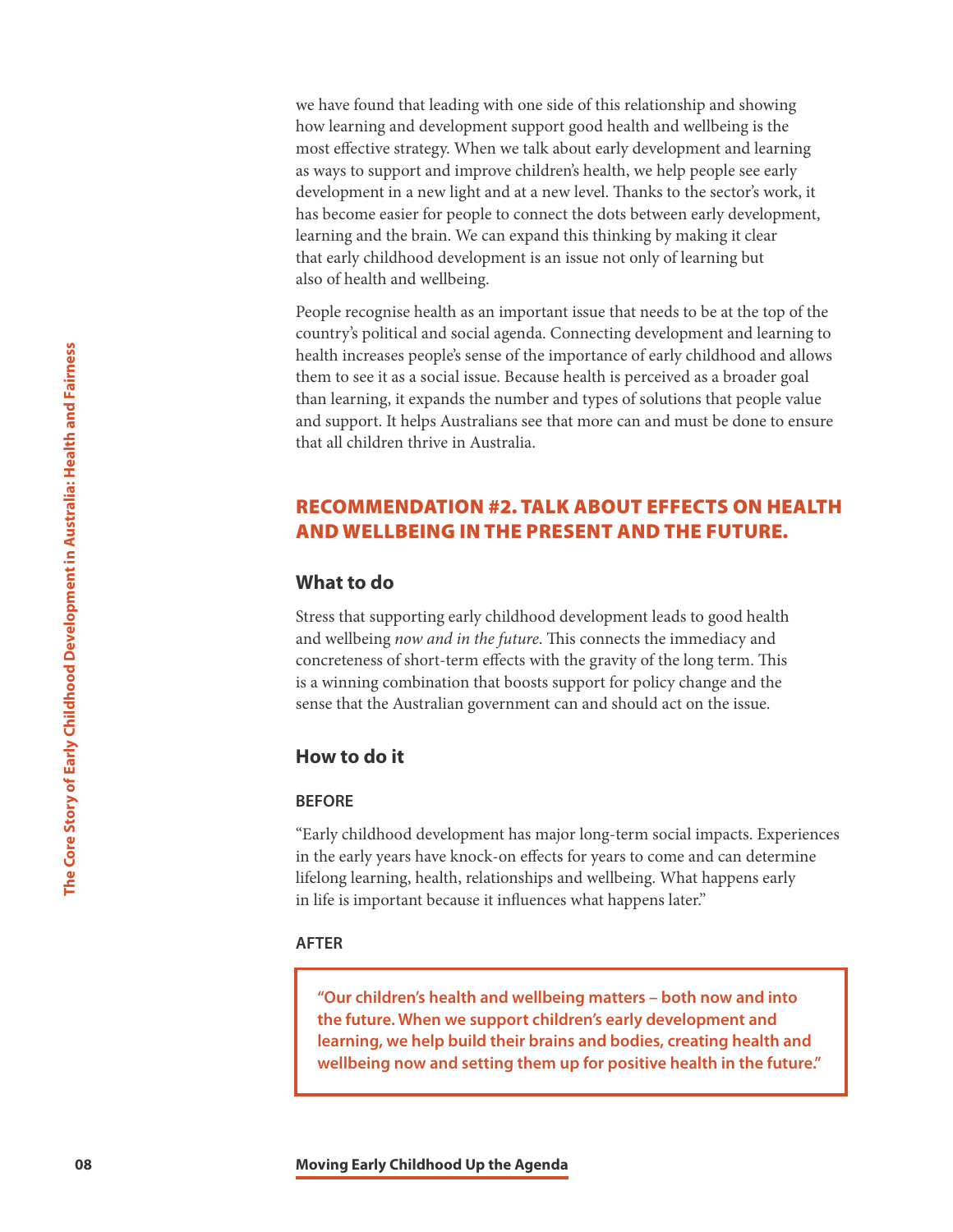### **FOCUS ON**

• Always framing early development in terms of **both immediate** *and*  **long-term** health and wellbeing. Make it clear that supporting early development is a "now and later" issue.

### **AVOID**

• Turning this into a future finances argument by focusing on long-term savings in health care costs.

# **Why it works**

Human beings tend to prefer smaller, immediate rewards to more significant future ones.<sup>2</sup> This affects how we make decisions and the policies we are likely to support. Highlighting the immediate benefits of supporting early development gets around our tendency to undervalue future benefits.

By keeping the future in our messages, we maintain the ability to highlight the true social benefits of supporting early development and the repercussions of not supporting children and families.

**Mhy it works**<br>
Human beings tend to prefer smaller, in<br>
fruture ones.<sup>2</sup> This affects how we make clickly to support in Eightlighting the immonest<br>
development gets around our tendency<br>
By keeping the future in our messag We keep children at the centre of our messages when we emphasise that supporting early development leads to good health now and in the future. And we avoid giving the impression that children are a means to abstract ends that people don't connect them with, like population health or economic growth.

By leading with immediate benefits, we also leverage people's generosity and willingness to act for children – sentiments that people don't typically apply to adults in the same way.

# RECOMMENDATION #3. DEFINE THE PROBLEM: LACK OF SUPPORT IS LEADING TO POOR HEALTH FOR SOME CHILDREN.

# **What to do**

Highlight that some children do not have what they need to develop well and that this is leading to disparities in children's health. This dimension of the framing strategy raises the profile of early childhood development as an issue that warrants public attention and drives support for policy change.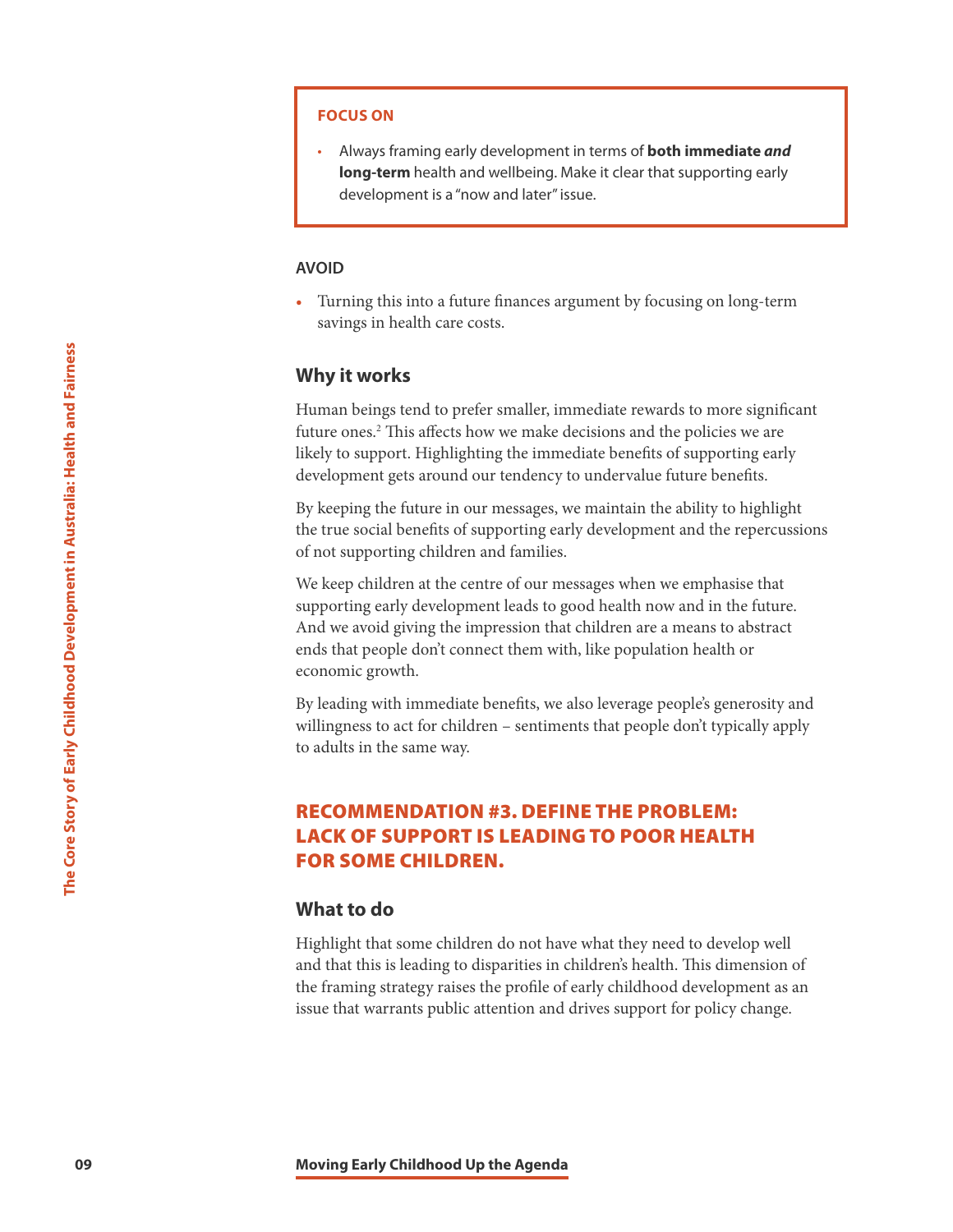# **How to do it**

### **BEFORE**

"The early years are one of the most important times of life for all of us. When a child experiences adversity, it disrupts their development and can have negative effects for years to come. This is why we need to do more to support early development and learning for all children in Australia."

#### **AFTER**

**"Good health and wellbeing are built from positive early development. But not all of Australia's children and families are getting the support they need to ensure positive development. This is why, when we look across the country, we see such major differences in the health of Australians."**

### **FOCUS ON**

**100 10 10 Moving Early Childhood Up the Agenda Moving Early Childhood Up the Agenda** The Core Story of Core Story of Early Childhood Up the Agenda Core Story of Core Story of Early Childhood Up the Agenda Core Sto • **Connecting the dots between health, early development and learning, and disparities**. Lead with the idea that "positive health and wellbeing depend on healthy early development and learning". Then say that some children do not have what they need to develop well and explain that this has effects on their health and wellbeing.

#### **AVOID**

• Just talking about "all children". This robs the message of its urgency and reinforces people's assumption that "Australia's already doing enough."

# **Why it works**

By stating that some children in the country don't have good health and connecting these differences to uneven support, we help people recognise that there *is* a problem that needs to be solved. This:

- Overrides people's assumption that Australia is already doing enough to support children and families and that there isn't much else that can or should be done.
- Overcomes the idea that positive early development just naturally happens and makes it clear that positive development requires support.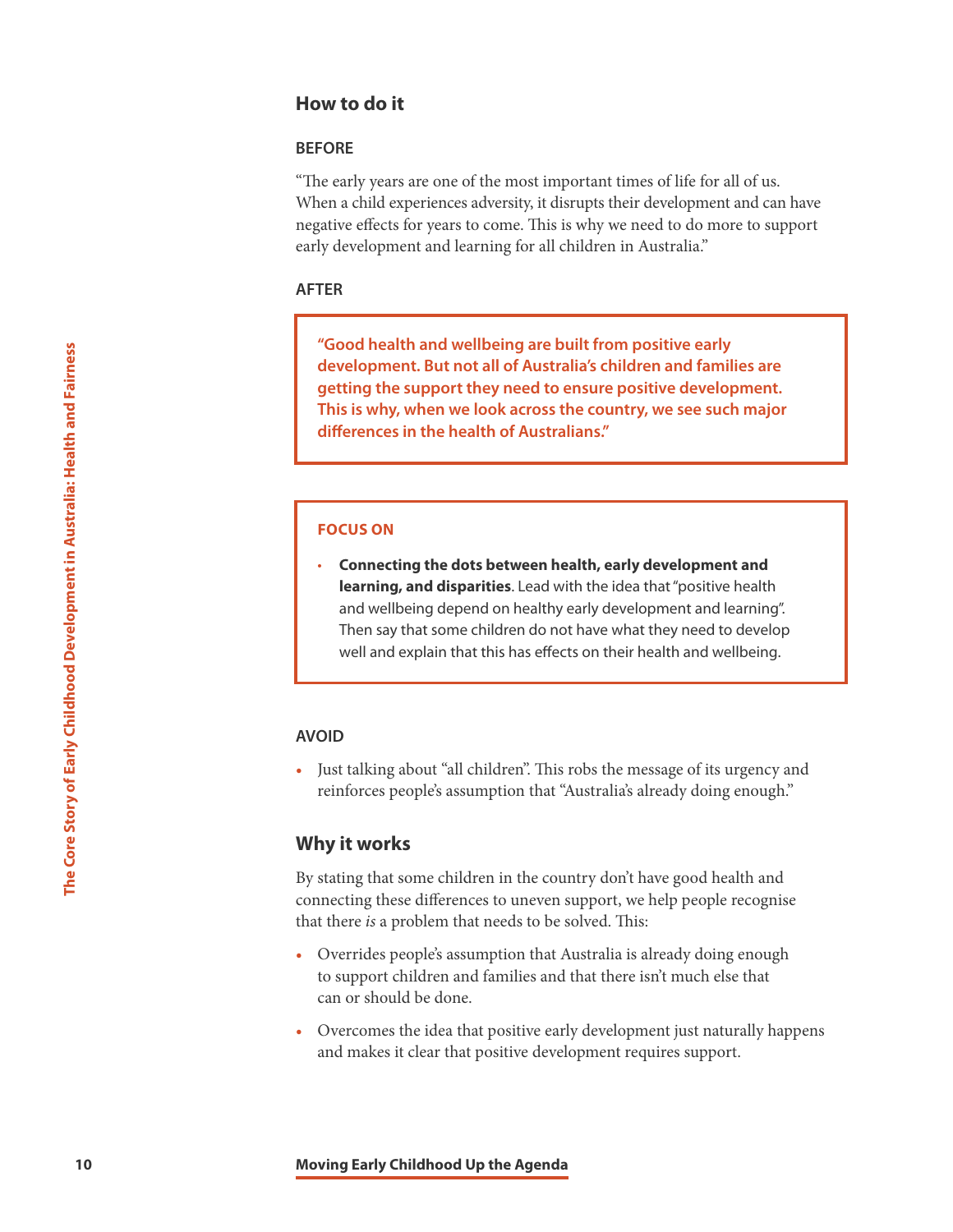Highlighting disparities in the support children receive and, in turn, their health, activates Australians' strong sense of fairness and justice when it comes to children. Appealing to health disparities and connecting them to differences in how we support children activates a moral response and motivates people to support solutions.

# RECOMMENDATION #4. FRAME THE CALL TO ACTION WITH AN EXPLICIT APPEAL TO FAIRNESS: WE NEED TO ENSURE THAT CHILDREN CAN THRIVE, NO MATTER WHERE THEY LIVE.

# **What to do**

**11 Moving Early Childhood Up the Agenda Moving Early Childhood Up the Agenda The Core Story of Early development matters, and why people state of the Core Story of the Movies of the Core Story of The Core Story of A** Appeal to the public's strong sense that society should be fair and equal – especially when it comes to children. In making a case for action, the appeal to fairness should be explicit. This establishes why the issue of early childhood development matters, and why people should care about it and engage to help. It moves people to action and boosts support for change.

# **How to do it**

## **BEFORE**

"Disparities in early development and children's outcomes are not simply the result of children's – or parents' – efforts. There are significant differences in opportunities between groups of Australians. These differences play a critical role in the country's current inequality."

# **AFTER**

**"To treat all of Australia's children fairly, we need to make sure that every neighbourhood in the country has what kids need to thrive and be healthy, like high-quality child care, chances for children to develop relationships with supportive adults, and safe places to play and learn."**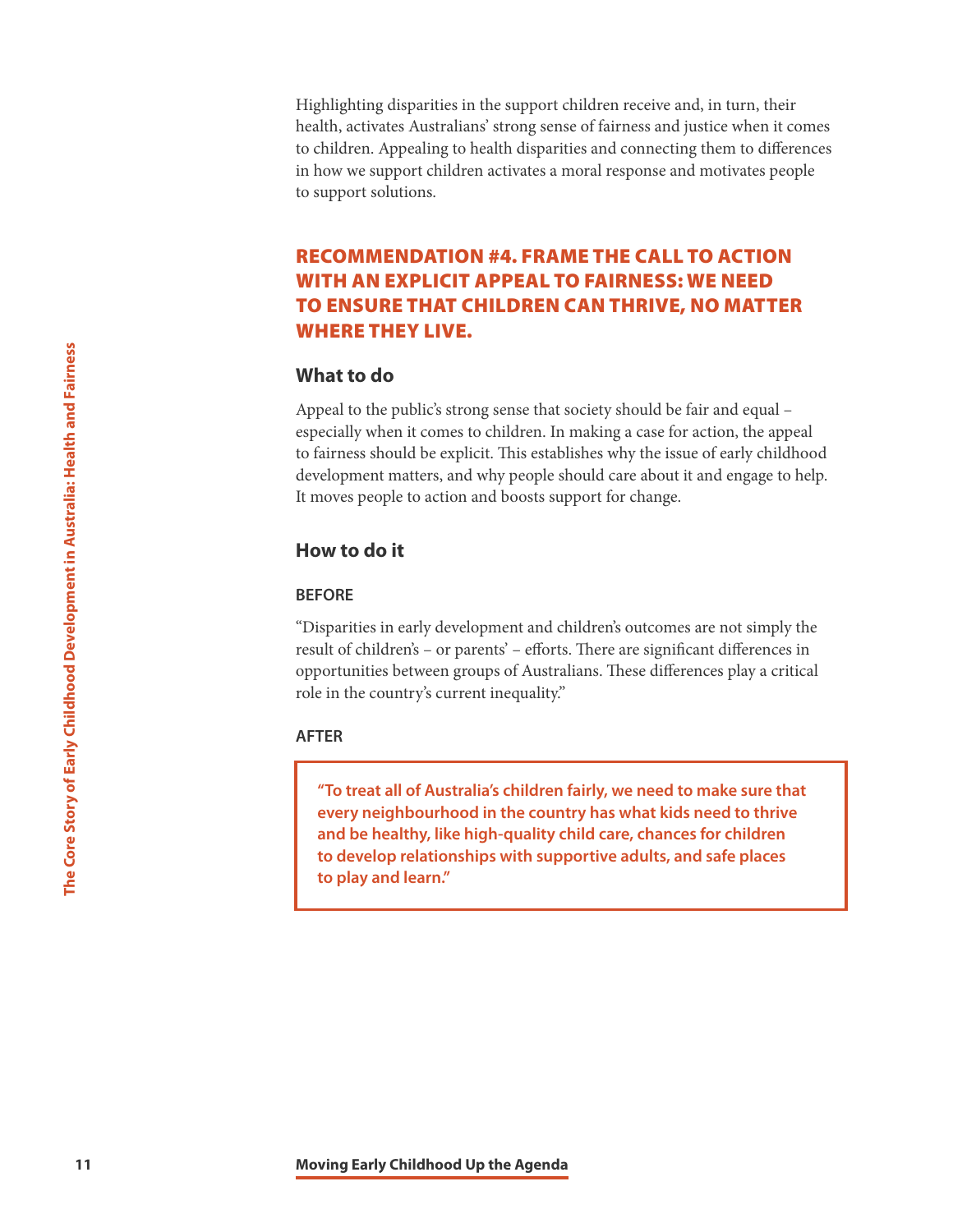#### **FOCUS ON**

- The **characteristics of places, not people or groups**. If the focus stays on individuals or groups, people will focus on what they believe parents or individuals are doing wrong or will rely on stereotypes of groups and their behaviours. This is particularly likely to be the case with messaging about Aboriginal and Torres Strait Islander people, because of strong and persistent negative stereotypes about these groups. Instead of focusing on individuals and groups, emphasise the opportunities that all children need, but which children in particular areas don't have, like safe playgrounds, affordable child care, trained educators and medical staff.
- 12 **Explaining how proposed solutic**<br>
problem, or not clearly connected<br>
to existing child health services ver<br>
transmitionment care), expediting the care are the issue of inequality as to<br> **Mhy it works**<br>
By appealing to • **Explaining how proposed solutions help create fairness across places** in the country. If solutions appear to be "smaller" than the problem, or not clearly connected to it (e.g. offering an app to connect to existing child health services versus training medical staff to provide trauma-informed care), people will likely dismiss them as inadequate and see the issue of inequality as too big to solve.

# **Why it works**

By appealing to fairness, we tap into a widely shared Australian value. People know that things like quality child care are unaffordable for families on low incomes. They agree that this is not fair or right. They can see that children's opportunities to thrive are unequally distributed across the country and that this shouldn't be the case.

A focus on fairness across places gets people thinking about differences in contexts and circumstances – and how these differences affect children. It does this without triggering blame, negative stereotypes, or "us vs. them" thinking.

The value of fairness is a powerful antidote to people thinking that this is "not my problem" or that the problem exists "over there" in some group that I am not part of. The idea that children in all parts of Australia should have what they need to develop positively and be healthy resonates strongly and increases willingness to act and support solutions, even if this means accepting costs like higher taxes.

# RECOMMENDATION #5. TALK ABOUT SUPPORTING EVERY CHILD AND COMMUNITY ACCORDING TO THEIR NEEDS.

#### **What to do**

Emphasise the need to help everyone according to their needs and the needs of their communities. This builds support for targeted solutions without stigmatising communities.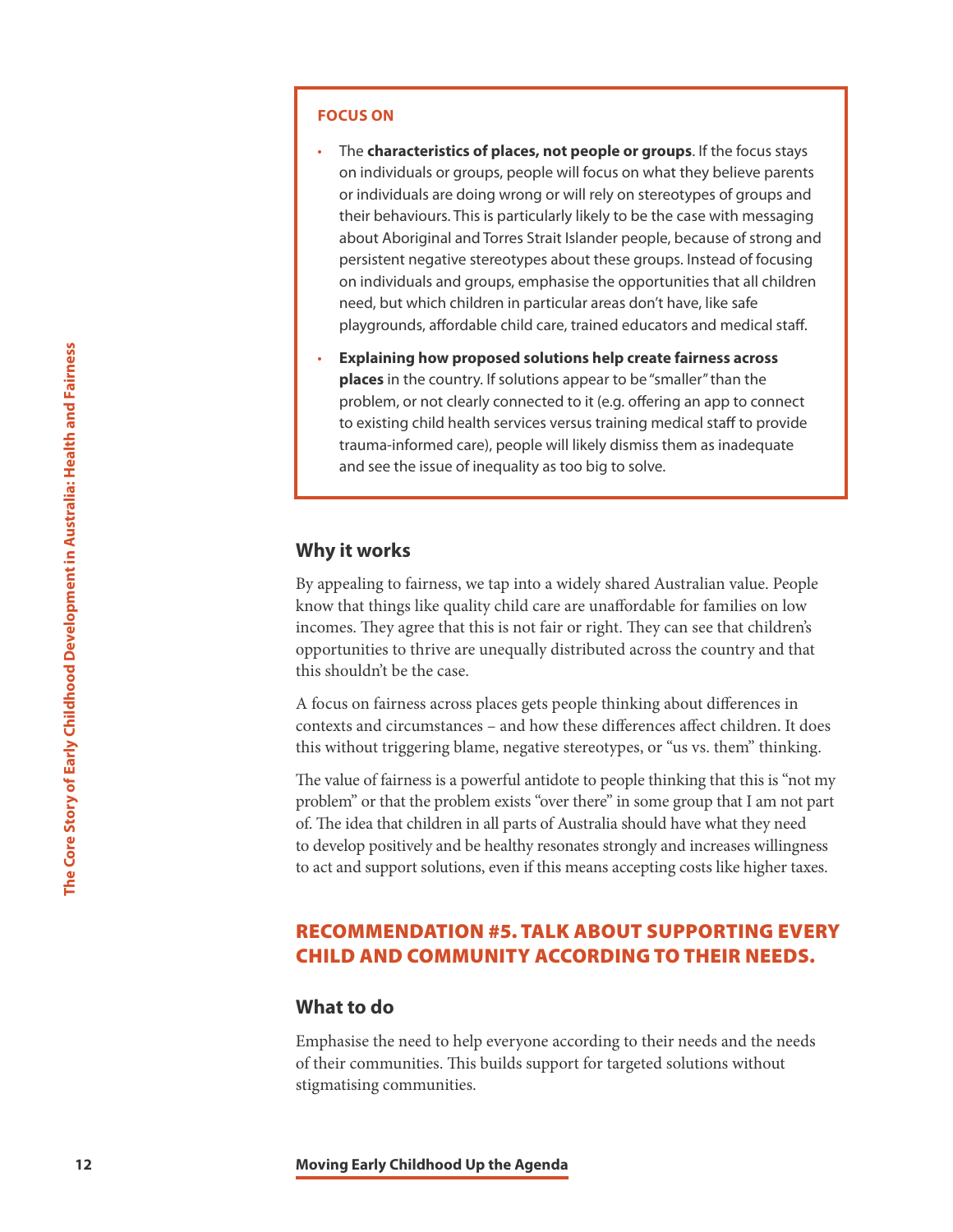# **How to do it**

## **BEFORE**

"We have a lot to do to tackle entrenched disadvantage in Australia. We need to start in the early years and create opportunities for the most vulnerable children by working in the most disadvantaged and at-risk communities."

### **AFTER**

**"Children can thrive and be healthy when they have what they need to develop well. But not every family has these resources. This is why we need to support every child, family and community according to their needs. This will create a healthier, fairer Australia for all children."**

# **FOCUS ON**

- Talking about the needs of children and their families, and the **needs of their communities**. This helps people think about resources and responsibilities beyond the family unit.
- **Defining what is meant by "needs"** (e.g. access to behavioural health services, housing supports, family counselling). This helps people see what kinds of supports are needed and why they are important. Without these specific examples, the idea of needs stays fuzzy and vague and people's support languishes.
- **Using "we" language and talk about "our communities"** to emphasise that supporting children's healthy development is important for all of us, not just for "those" people.
- **133 Moving Early Childhood Up the Agenda Moving Early Childhood Up the Agenda Children** in Australia: Health and Children.<sup>*T*</sup> **Core Stories The Core Story of Talking about the needs of children** of their communiti • If you are arguing for targeted solutions, **don't stop at the need to help specific communities**. Explain that solutions targeting particular areas and families make *society* fairer. This prevents people from thinking that targeted solutions divert resources from, and are unfair to, middle-class communities and families.

# **AVOID**

• Making your message *only* about "helping everyone". The public is likely to perceive universal calls as too vague or too overwhelming to be realistic. Balance the call to help everyone with the idea that people have specific needs and challenges.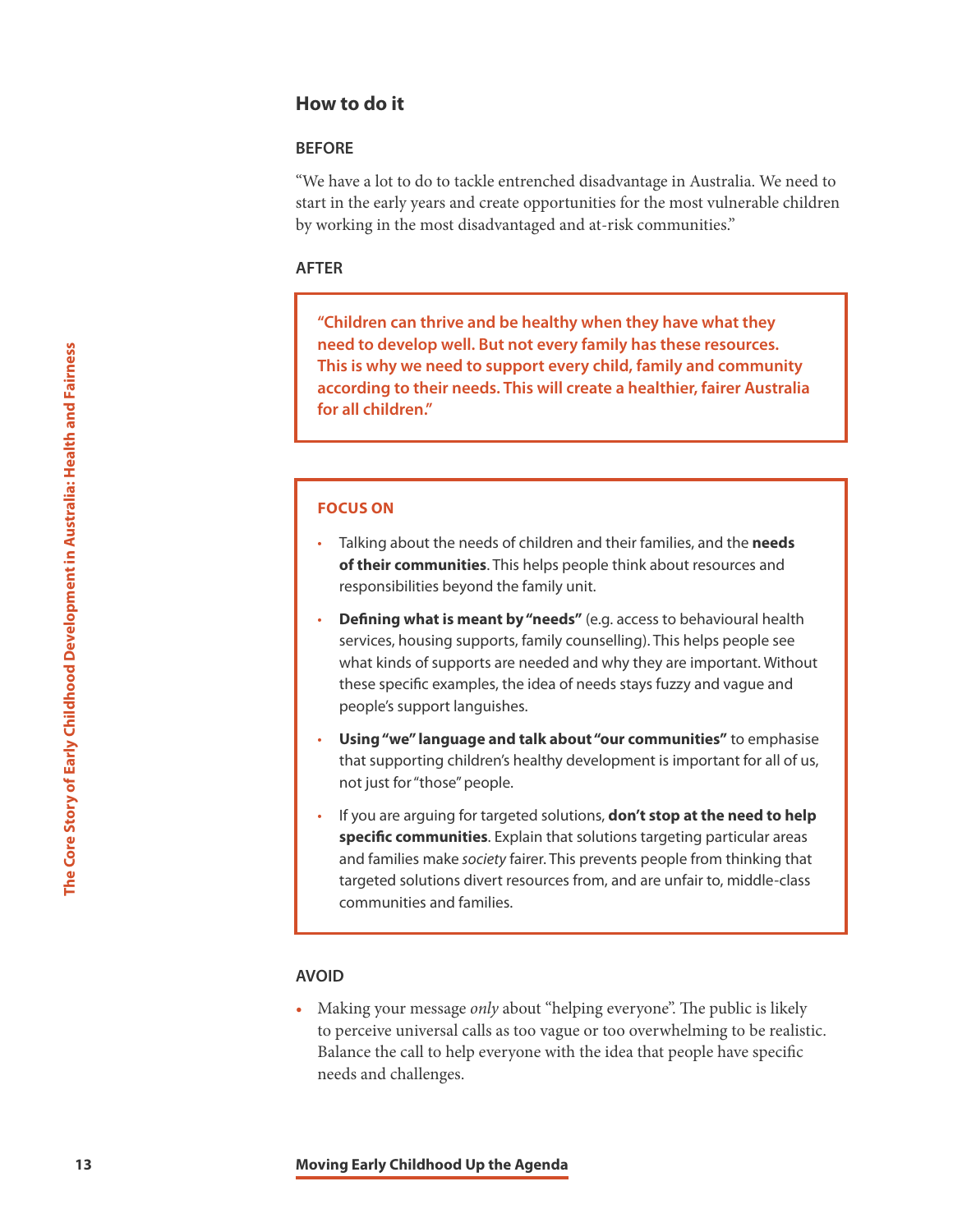• Using terms like "disadvantaged" or "vulnerable" to talk about communities targeted by specific policies. These terms are powerful cues for "otherising", which saps support for issues and policy solutions by making them seem like "their" issues rather than "our" issues. These terms are also dangerous because of their power in cueing and reinforcing negative stereotypes of certain groups. Instead, talk about how we all have common needs but that communities differ in the resources they have to meet these needs. This helps keep "us vs. them" thinking at bay.

# **Why it works**

By arguing for support for *every* child and community *according to their needs*, we avoid "othering" communities that are "not like me".

- Talking about the need to help "every" child, family and community wards off debates over who deserves what and the reaction that more for "them" means less for "me" – a response that surfaces when messages focus *only* on helping specific communities.
- The universal dimension of the message ("help *every* child, family and community") also avoids activating the assumption that differences in outcomes are the result of "those" people's or communities' supposed lack of morals or poor decisions and habits.
- Talking about the need to help children, families and communities "*according to their needs*" prevents people from being fatalistic about the possibility of effecting change. Relying on a purely universal message can be perceived as too unrealistic (how can we do everything for everyone) and even unfair (people who need less get as much as people who need more).
- **14 Example 14 Moving Early Childhood Up the Agenda 14 Moving Early Childhood Up the Agenda The Core Story of Core Story of Core Story of Core Story of Core Story of Core Story of Core Story of Core Story of Core** • Talking about the needs of communities in addition to the needs of children and families gets people to think beyond the level of individuals. It places the spotlight on how resources and structures (e.g. playgrounds, libraries, daycare centres and schools) can support positive development and health. It helps people see that community needs can be "mapped" and addressed at a systemic level.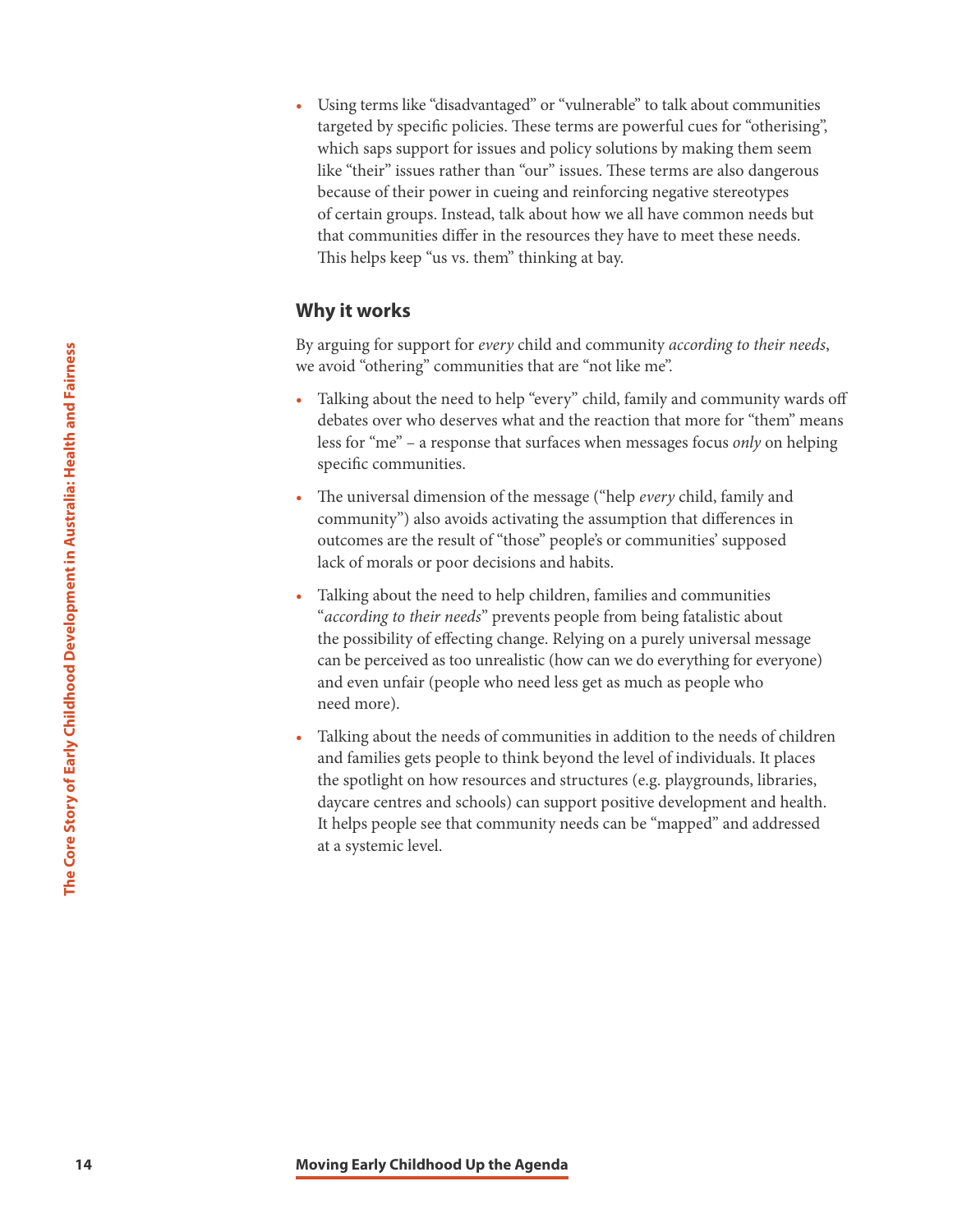#### **How to connect the early years with Australia's future prosperity**

#### **What to do**

Connecting the early years with "future prosperity" can help people understand why early childhood development matters and why we should take action to support it.<sup>3</sup> The "future prosperity" frame might also be needed by advocates pitching to government officials, for instance. But this strategy needs to be about "prosperity" in a broad sense, rather than focus only on economic success and cost-efficiency.

# **How to do it**

# **BEFORE**

**15 15 Moving Early Childhood Up the Agenda The Core Story of Core Story dollar spent on the first years of the higherent, better stills and more experiment better stills and more experiment in Social service progra** "Investing in the early years brings a significant return on investment. Every dollar spent on the first years of life returns two dollars in higher achievement, better skills and more employability. Money spent on early childhood services has one of the highest returns on investment of any social service program."

## **AFTER**

**"When we support children's development in the early years, we increase their health and wellbeing, and the success of their communities both now and in the future. If we want healthy, vibrant and prosperous communities, we need to focus on the earliest years of life and support our young children now."**

## **FOCUS ON**

- Helping people think about **"prosperity" in a broad sense** by mentioning ideas like social wellbeing, creativity and healthy and vibrant communities.
- Emphasising that prosperity is something collective, not individual. The goal is a prosperous society rather than financially successful individuals.

#### **AVOID**

• Strong economic language. Avoid terms like "return on investment", "cost-efficient" or "*economic* prosperity".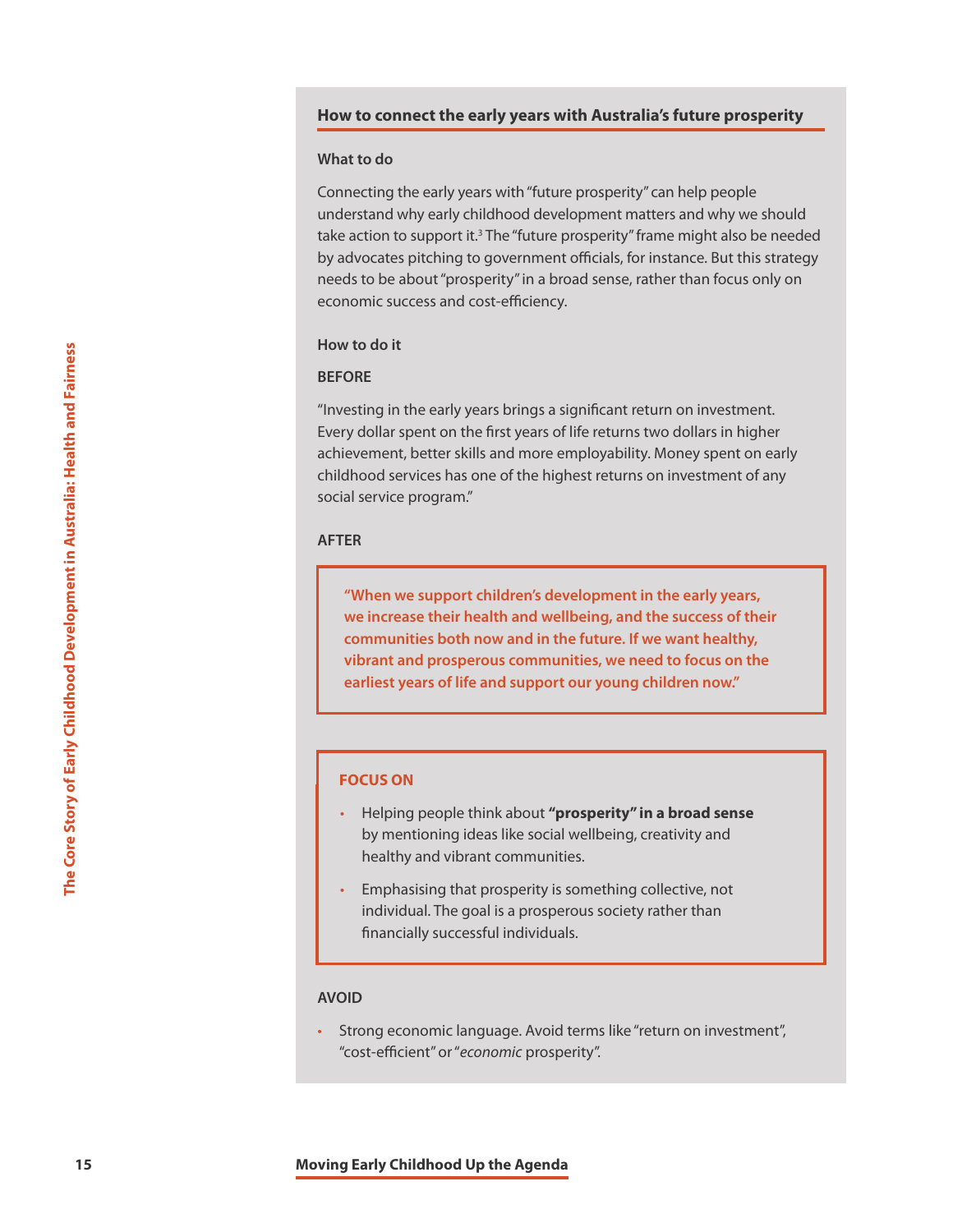### **Why do this?**

Making early childhood development and learning only about the economy and money violates people's views about children and childhood. People see childhood as a time that is inherently important and wondrous. Purely economic arguments are often perceived as too utilitarian and too remote from the ideas of love and care that people associate with children and parenting. Economic arguments frequently result in pushback in the form of the popular wisdom that we should just "let children be children".

Plus, framing early development in terms of future economic benefits doesn't leave room to talk about the immediate benefits that we have found to be a powerful part of an effective strategy to communicate about this issue.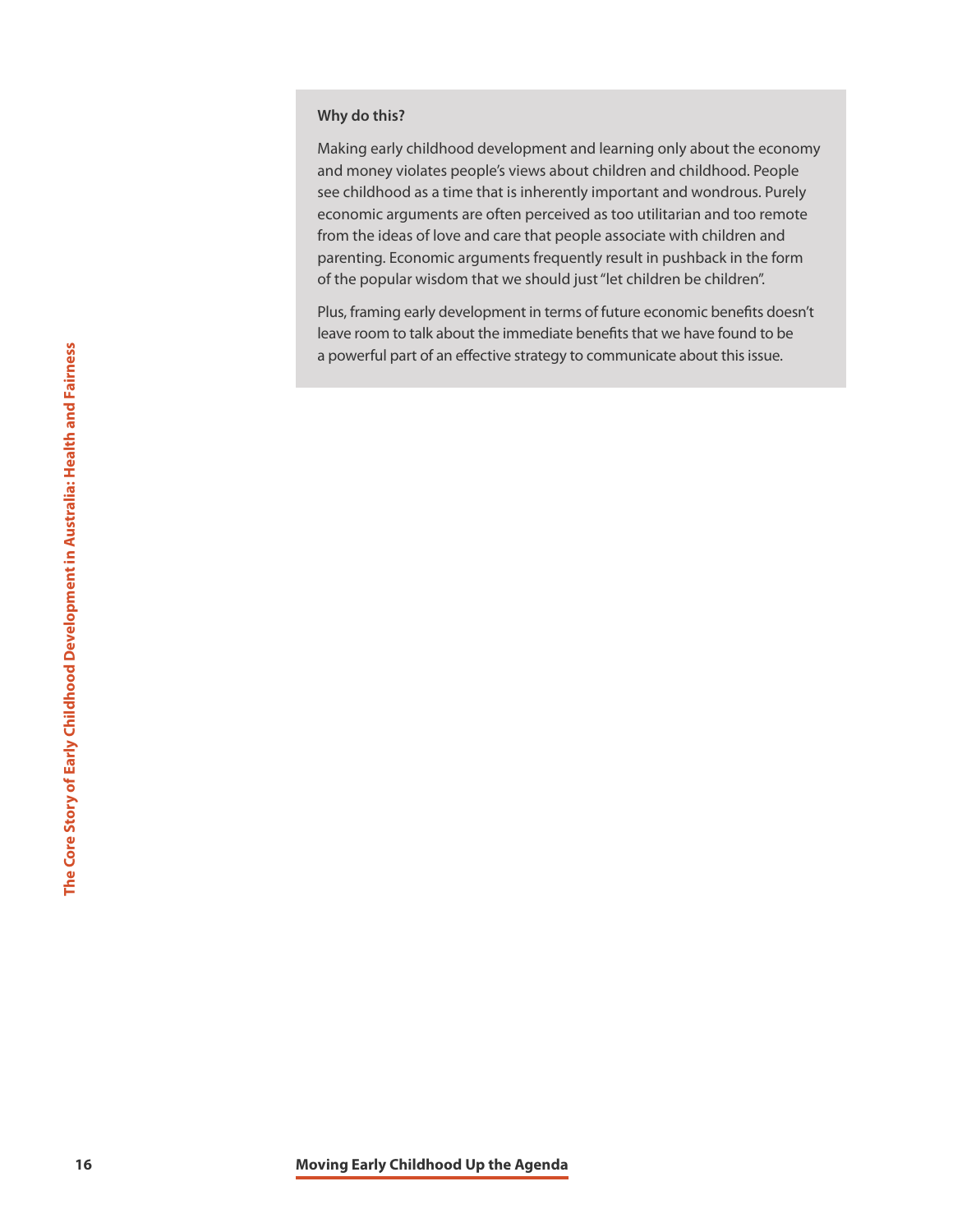# <span id="page-17-0"></span>**Putting It All Together**

Here is one example of what the full Core Story of *Health and Fairness* can look like in practice:

**"Positive development and learning in the early years pave the way for children's good health and wellbeing, now and throughout their lives. But not all families have what they need to support children's development and learning in this way. This is why we see such major differences in the health of Australians across the country.**

**17** Moving Early Childhood Up the Agenda<br> **17** Moving Early Children to develop relationships places to play and learn. Supporting<br> **17** In the secondary chapters focused on place<br> **17** In the secondary chapters focused o **"To treat all of Australia's children fairly, we need to make sure that every family and community in the country has what kids need to thrive and be healthy, like high-quality child care, chances for children to develop relationships with supportive adults, and safe places to play and learn. Supporting everyone according to their needs will create a healthier, fairer Australia for all children."**

In the secondary chapters focused on **[play](http://frameworksinstitute.org/assets/files/Australia/colab_playbrief_2020.pdf)**, **[child mental health](http://frameworksinstitute.org/assets/files/Australia/colab_cmhbrief_2020.pdf)**, and **[prenatal](http://frameworksinstitute.org/assets/files/Australia/colab_prenatalbrief_2020.pdf)  [development](http://frameworksinstitute.org/assets/files/Australia/colab_prenatalbrief_2020.pdf)** we provide shorter, more pointed versions of the Core Story that can be used before pivoting to these specific issues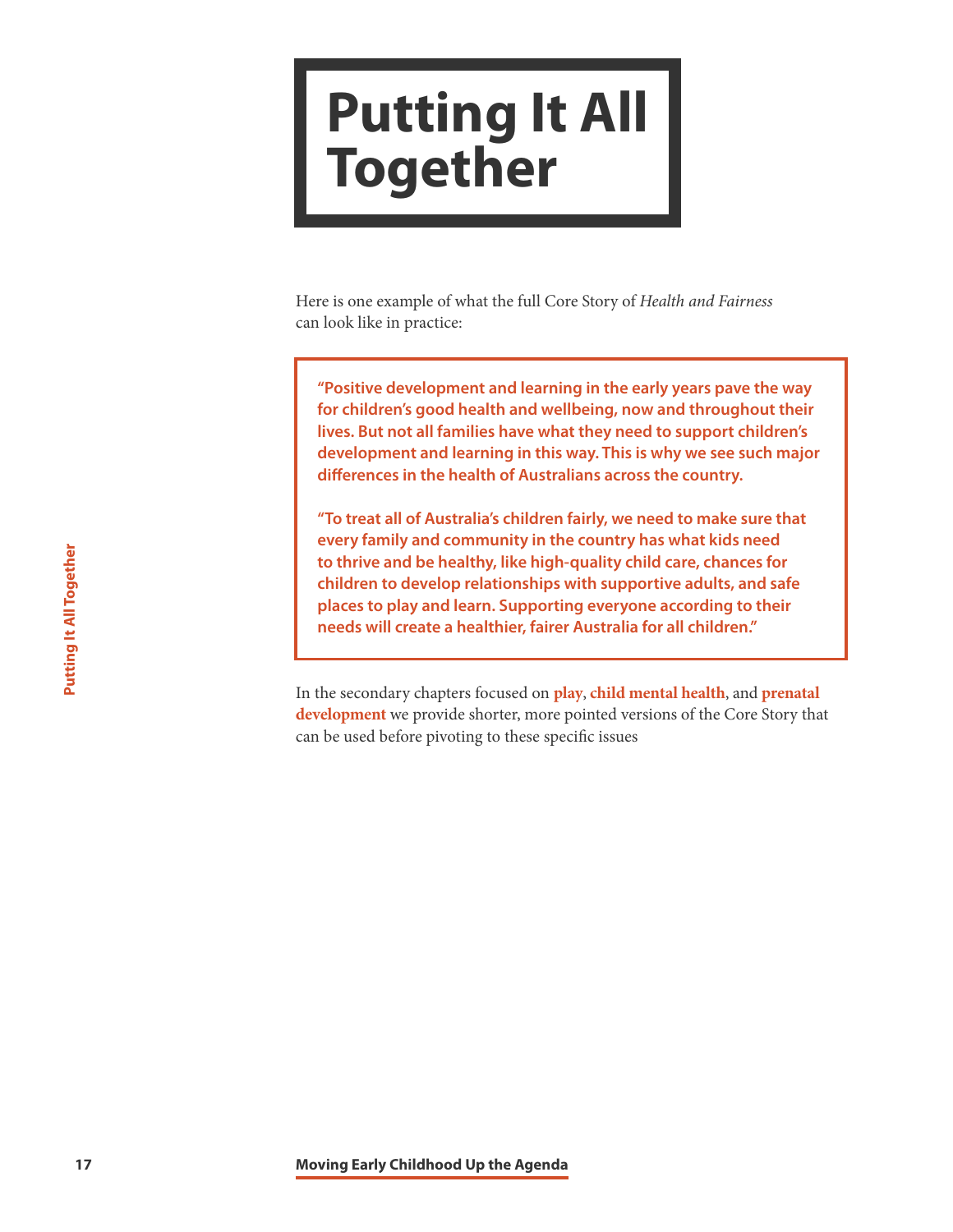# <span id="page-18-0"></span>**Adding Your Chapter to the Core Story**

The early childhood sector in Australia is broad and brings together many more specific sub-issues – from child protection to child care and early literacy to infant mental health. But for the new Core Story to move culture, the sector must work together to mobilise and use these recommendations to advocate for the importance of early childhood.

**18 18 Examplementations want to focus on a story** while also When communicators want to focus on a strained then pivot to their particular area of for their specific issues as means to advance and wellbeing, which wil The good news is that there are narrative strategies that allow all children's advocates to advance the common story while also making the case for their particular issue. When communicators want to focus on a particular issue, we recommend that they **start with a distilled version of the** *Health and Fairness* **Core Story narrative and then pivot to their particular area of focus.** The key is for all advocates to frame their specific issue as a means to advance early development and good health and wellbeing, which will create a fairer Australia for kids to grow up in.

Framing specific issues in this way increases the sense of their importance and their people's willingness to support policies and programs in these specific areas. This approach also provides a seamless way for communicators to get *from*  the Core Story *to* their more specific issue.

We have developed framing guides that offer specific, evidence-based sets of recommendations on four specific issues.

- **[Play recommendations](http://frameworksinstitute.org/assets/files/Australia/colab_playbrief_2020.pdf)**
- **[Child Mental Health recommendations](http://frameworksinstitute.org/assets/files/Australia/colab_cmhbrief_2020.pdf)**
- **[Prenatal Development recommendations](http://frameworksinstitute.org/assets/files/Australia/colab_prenatalbrief_2020.pdf)**
- **[Parenting recommendations](www.frameworksinstitute.org/assets/files/Australia/prc_message_memo_2018.pdf)**

For more information on our research methods and the evidence behind our recommendations, visit **[FrameWorks' website](http://www.frameworksinstitute.org/assets/files/Australia/
colab_methods_2020.pdf)**.

It's important to conclude by stressing again that the primary recommendation that emerges from our research is the need for as many members of the sector as possible to make the Core Story of *Health and Fairness* a central part of their communications and to influence those outside of the sector to also take up this strategy. That's the only way to shift the public conversation around early childhood development and move it up the agenda.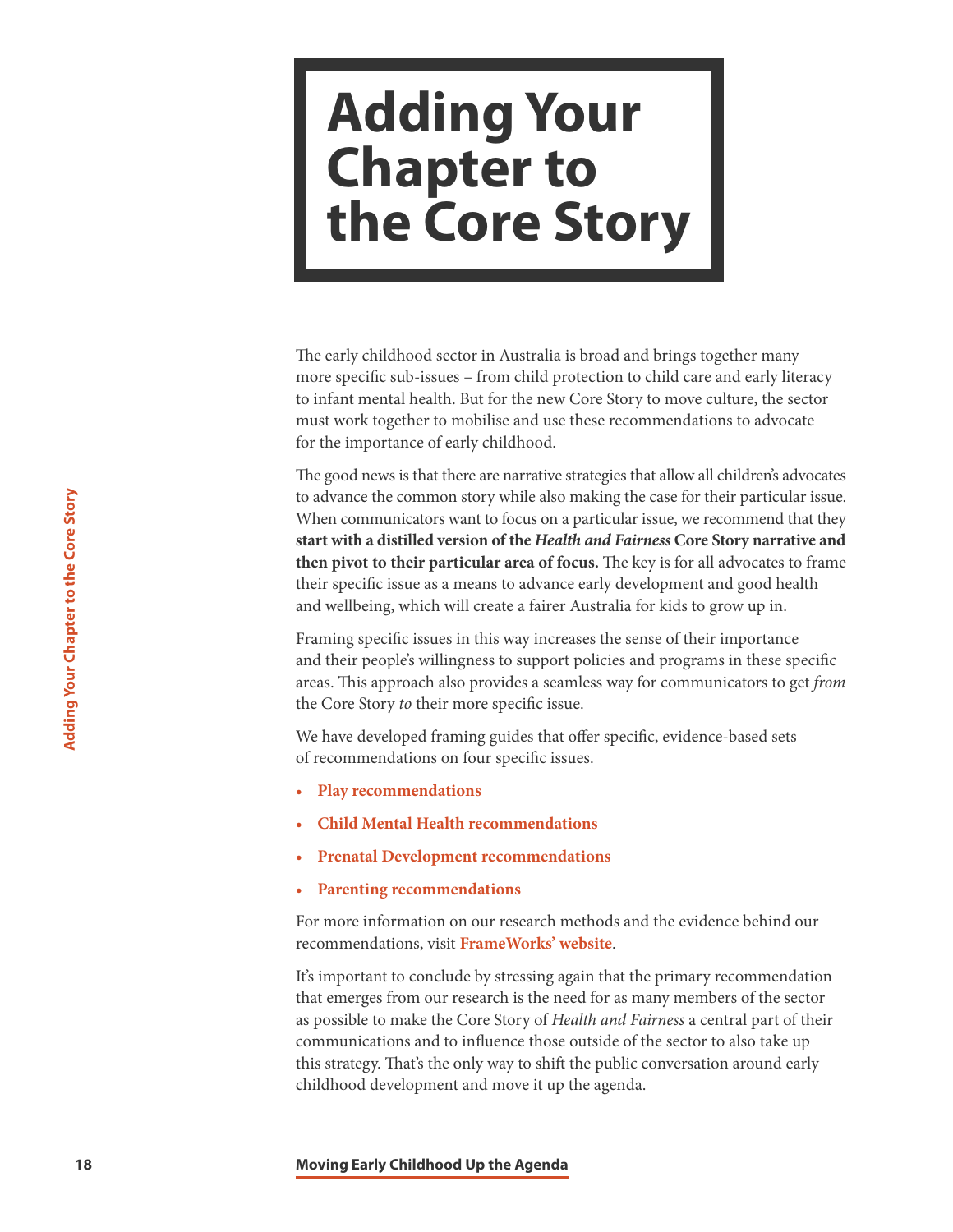# <span id="page-19-0"></span>**Endnotes**

- 1. Expected release date: June 2020.
- 2. On what behavioural science calls "hyperbolic discounting", see for instance [www.behaviorlab.org/Papers/Hyperbolic.pdf](http://www.behaviorlab.org/Papers/Hyperbolic.pdf)
- 3. See Bales, S.N. & Kendall-Taylor, N. (2014). *[Finding the Southern Cross: A FrameWorks](http://frameworksinstitute.org/pubs/mm/southerncross/toc.html)  [MessageMemo for the Centre for Community](http://frameworksinstitute.org/pubs/mm/southerncross/toc.html) [Child Health](http://frameworksinstitute.org/pubs/mm/southerncross/toc.html)*. Washington, DC: FrameWorks Institute.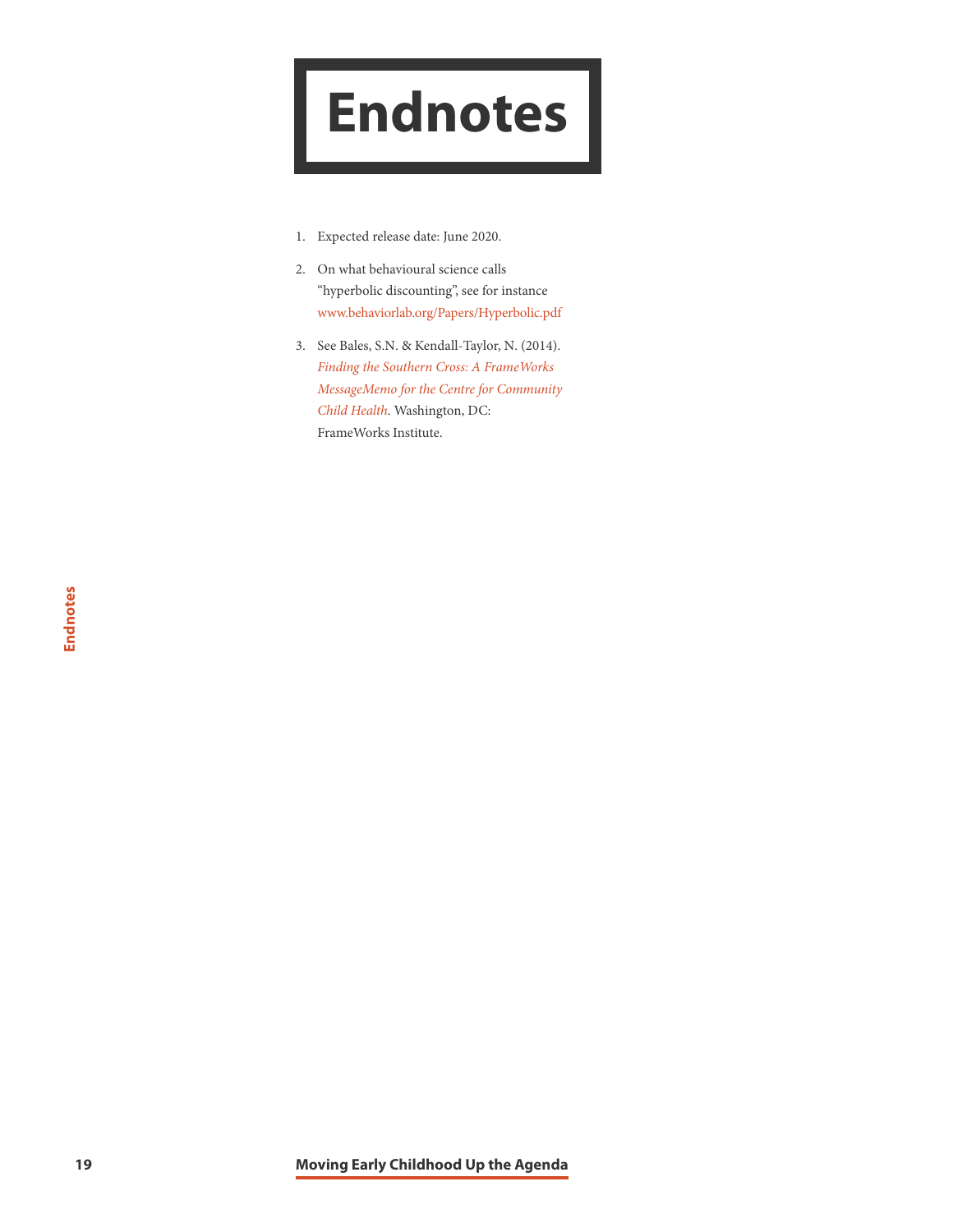# <span id="page-20-0"></span>ABOUT FRAMEWORKS

The FrameWorks Institute is a nonprofit think tank that advances the mission-driven sector's capacity to frame the public discourse about social and scientific issues. The organisation's signature approach, Strategic Frame Analysis®, offers empirical guidance on what to say, how to say it, and what to leave unsaid. FrameWorks designs, conducts and publishes multi-method, multi-disciplinary framing research to prepare experts and advocates to expand their constituencies, to build public will and to further public understanding. To make sure this research drives social change, FrameWorks supports partners in reframing, through strategic consultation, campaign design, FrameChecks®, toolkits, online courses, and in-depth learning engagements known as FrameLabs. In 2015, FrameWorks was named one of nine organisations worldwide to receive the MacArthur Award for Creative and Effective Institutions.

Learn more at **<www.frameworksinstitute.org>**.